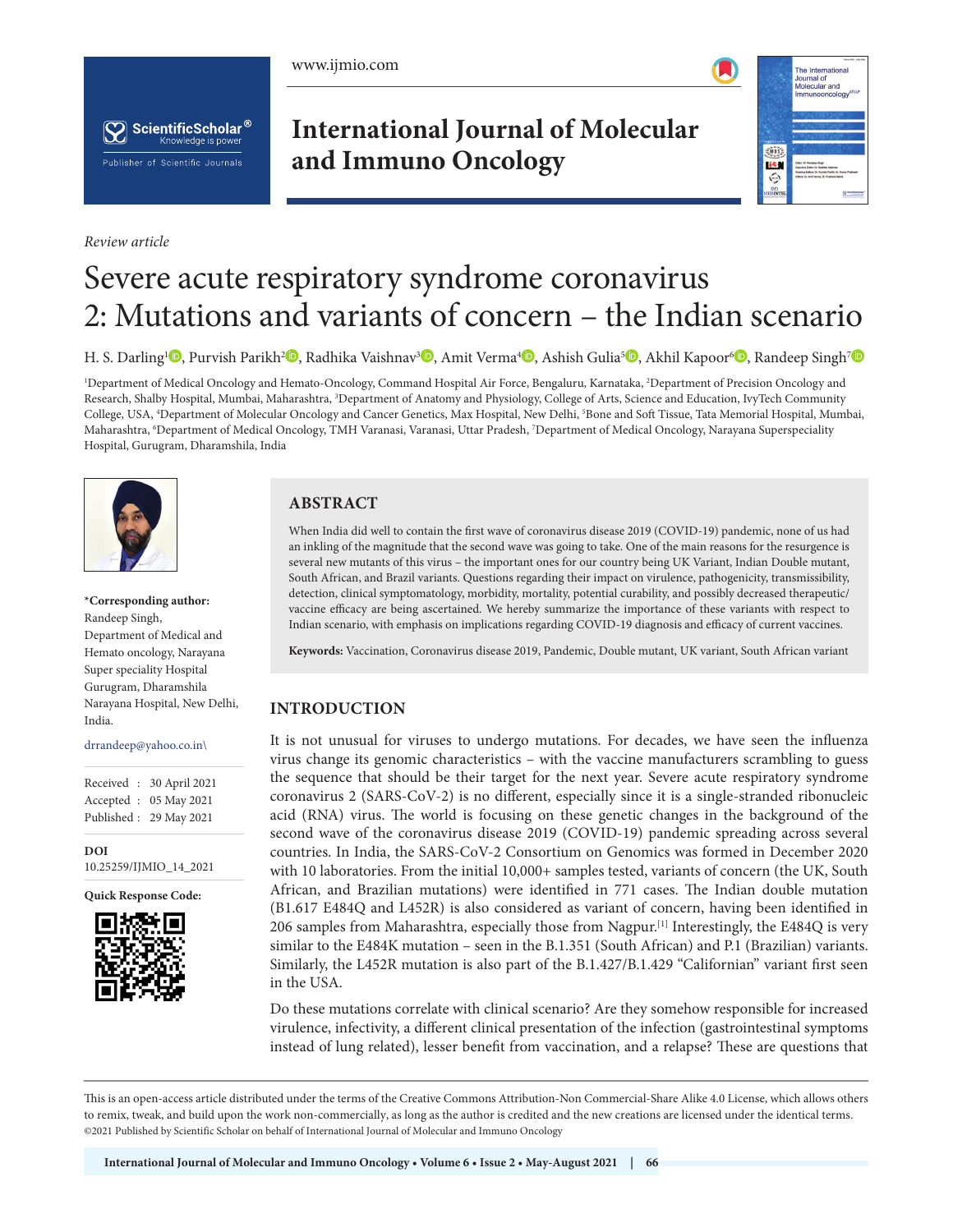affect how the COVID-19 pandemic shall play out and need to be addressed urgently. Our effort is to compile available data on the SARS-CoV-2 mutations with special focus on variants of concern and their clinical relevance in Indian context.[2-4]

#### **TESTING FOR VARIANTS**

The terminology used for viral variation is often confusing and various terms such as variant, strain, and lineage are being used interchangeably. This reflects the inherent replication biology of RNA viruses which eventually results in mutations. A variant is formed when specific mutations happen through numerous rounds of viral replication. A strain is termed when a distinctly different phenotype emerges due to sequences of variation and if a new variant is detected as a distinct branch on a phylogenetic tree, a new lineage is identified.

There are two ways to detect COVID-19 infection – reverse transcription polymerase chain reaction (RT-PCR) and antigen tests. RT-PCR is designed to detect specific sequences of the genome, particularly the S (spike) and N (nucleocapsid) genes. If mutations appear in these "target" sequences, the tests may no longer be able to detect the virus, yielding false negatives. As the pandemic progresses, the SARS-CoV-2 virus mutates, resulting in several new variants such as B.1.1.7, B.1.351, and P.1. These three variants have emerged in late 2020. The majority of mutations are common in the S gene.<sup>[5-8]</sup>

Various global authorities such as the Food and Drug Administration (FDA) and WHO have been evaluating the impact of these emerging new variants on a test's accuracy to detect COVID-19 infection. The sensitivity and specificity of a test may be impacted by various factors such as test design, sequence of the variant, and the prevalence of the variant in the geographical population. If a variant of SARS-CoV-2 evades detection, it will have serious consequences not only for individual patients, who will not receive appropriate treatment but will also affect the quarantine of individuals, contact tracing, and public health. Therefore, it is important to know whether the available tests can correctly identify all variants of SARS-CoV-2. Apart from the general population, this issue complicates care of the immunocompromised patients further, who *per se* are bound to have frequent hospital visits. For example, cancer patients need to be tested every time they come with any significant symptoms.<sup>[9,10]</sup>

Most of the tests available in India or globally target more stable regions of the genome (N gene), which are less likely to mutate, or have multiple target sequences (3–4 regions in S gene), hence can detect all the above variants which have become prevalent since late 2020. It is recommended that the tests designed to detect multiple genetic targets, should be preferred. Antigen tests detect specific proteins (N or S protein) on the outside of the virus. These tests are less sensitive than molecular tests, but they are cheaper and faster and are being used widely in coronavirus screening programs.[11]

FDA has analyzed various test kits available in the USA like using the TaqPath COVID-19 Combo Kit and the Linea COVID-19 Assay Kit. It is observed that in kits that are designed to detect multiple genetic targets, the overall test sensitivity is not impacted by the emergence of new variants. As a clinician, one should be aware that COVID-19 variants will keep emerging regularly during the pandemic and this may lead to some increase in the false negativity rate of detection. Repeat testing with a different molecular diagnostic test (preferably which target different genetic sequence) may be considered if COVID-19 is still suspected based on clinical behavior.[12]

#### **UK VARIANT**

The UK variant of SARS-CoV-2 is popularly known as B.1.1.7 (or VOC 202012/01) and is direct descendent of the D614G lineage.[13] It was first identified in the UK in September 2020. In a few months, it gained notoriety, because it spread across the country and became the dominant viral strain – responsible for the second wave's higher incidence, increased virulence, and hospital admissions.<sup>[14]</sup> At one point (a few months ago), it was responsible for almost all (98%) of COVID-19 infections in the UK.<sup>[15]</sup> B.1.1.7 also led to similar picture in other countries, especially Switzerland, Denmark, and the USA.<sup>[16]</sup> It has now been documented to have spread to more than 114 nations across the globe, including India.<sup>[17]</sup>

B.1.1.7 has 17 mutations (14 point mutations plus 3 deletions).[18] Of these, as many as eight are in the spike protein, and three of them have the potential to directly benefit the virus, (i) mutation N501Y enhances the binding affinity of the virus to human angiotensin-converting enzyme 2 (ACE2), (ii) mutation P681H is in close proximity to the spike region, augmenting infectivity, and transmissibility, and (iii) deletion ∆H69/∆V70 is in the S region and is associated with immune escape in immunocompromised patients. It also increases infectivity. No wonder, it led to population growth rate of this VOC 202012/01 in its first 31 days being more than that of all the other 307 lineages put together.<sup>[19]</sup>

One community study of the outpatient department patients in the UK included samples from 54,906 matching pairs from October 2020 to January 2021. Primary end point was death within 28 days of the COVID-19-positive test. Clearly these were low-risk patients. Yet their data showed a higher risk of death (4.1/1000 positive cases) from the UK B.1.1.7 variant as opposed to the non-UK variant cases (death risk 2.5/1000 positive cases). This translated into a hazard ratio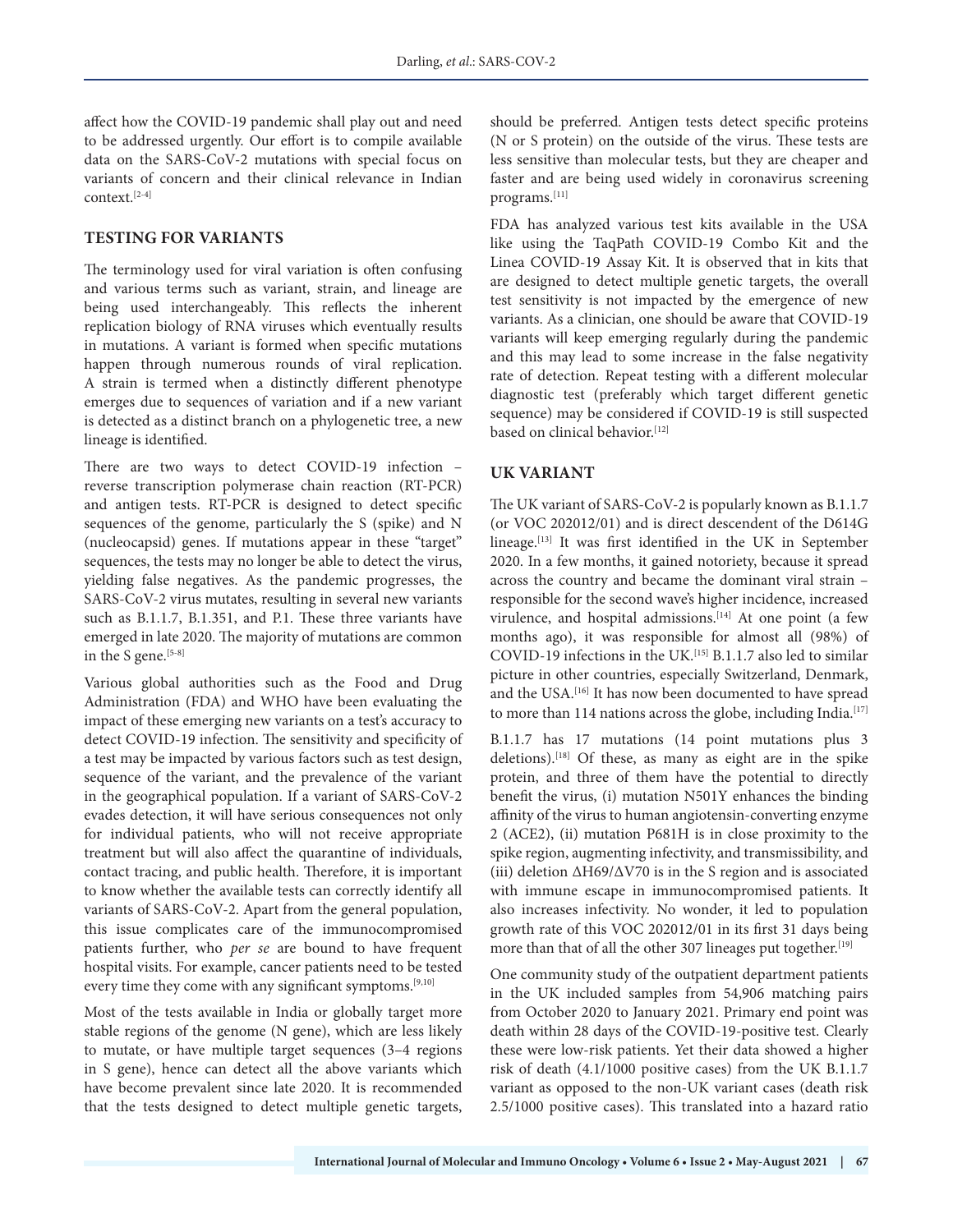of 1.64 (with 95% CI of 1.32–2.04).[20] This is in spite of the fact that the deletion ∆H69/∆V70 has been documented to result in false-negative COVID-19 detection (some commercial testing kits commonly used in the UK failed to detect the spike glycoprotein gene – also called the S gene target failure).<sup>[18]</sup> Thus, the UK variant of concern was predicted to increase COVID-19-associated cases, infection severity, hospitalization, and deaths – all of which came true, especially in the population that was yet to be vaccinated.<sup>[14]</sup>

The final question is whether B.1.1.7 will change the protective effect of current COVID-19 vaccines being used. Preliminary data suggest that the vaccine efficacy will be influenced both by the type of vaccine used and the nature of the mutation prevalent in the concerned population overtime.[21] The ongoing second wave of the COVID-19 pandemic bathing most of the globe still has many surprises up its sleeve. While we see the light at the end of the pandemic tunnel, it seems to be flickering, casting shadows of doubt everywhere.<sup>[22]</sup>

#### **INDIAN DOUBLE MUTATION VARIANT**

Double mutation is said to occur when two mutated variants of a virus come together to form a third variant. The one reported in India is a combination of E484Q and L452R variants, and is known by the technical name of B.1.617.[23] E484Q and L452R are escape mutations in the spike proteins of the virus which help the virus to evade the immune system of humans. The B.1.617 coronavirus variant was identified for the 1st time in India on October 5, 2020. The lineage has so far been detected in 10 states in India, including Maharashtra, Delhi, West Bengal, Gujarat, Karnataka, Madhya Pradesh, and Jharkhand, as well as in 16 other countries such as Australia, Belgium, Germany, Ireland, Namibia, New Zealand, Singapore, the UK, and the US.<sup>[24]</sup>

Due to enhanced viral replication, B.1.617 variant is expected to be far more transmissible than the original one. This is attributed to its spike protein having more binding power to attack and infect human cells by biding itself to ACE2 entry receptors faster. In an analysis of the samples collected from Maharashtra, an increase in the fraction of samples with the E484Q and L452R mutations was found as compared with December last year.[25] Furthermore, since these are escape mutations, the double mutant also possesses the immune escape mechanism, theoretically, it may escape the antibodies in the human body developed from vaccination or previous infection.[23]

Besides, it is being implicated to evade the RT-PCR test as well. The conventional SARS-CoV-2 strain usually colonizes the nasopharyngeal region where the body's immune system counters it and stops it from directly accessing the lungs. However, the double mutant variant was believed to evade the nasopharyngeal region and colonize the lungs

directly. This might be the reason why the sample drawn from the nasopharyngeal region might not have the viral load, resulting in the patient being recorded negative.<sup>[24]</sup> The Indian Council of Medical Research has commented that Covaxin neutralizes against multiple variants of SARS-CoV-2 and effectively neutralizes the double mutant strain as well.<sup>[25]</sup> However, there are inadequate data presently to support or refute the statement, and it is recommended to continue the vaccination drive with the available vaccines.

## **BRAZILIAN VARIANT**

The Brazilian Ministry of Health reported the first case of reinfection by SARS-CoV2 on December 9, 2020.[26] This case was of a health care worker, aged 37 years, who had been infected with the virus in June and again in October 2020, as confirmed by RT-PCR. The genome of both viral samples was sequenced and the second infection was attributed to B.1.1.28 (E484K) strain variant, or P.2. In Manaus, Brazil, 78% of the population was determined to be seropositive for SARS-CoV-2 antibodies in October 2020, suggesting herd immunity.[27] Despite this, a rapid and alarming "second wave" of infections ensued in January 2021.[28,29] Such a second wave could have been due to variants that were successful at evading immune detection. Of particular concern is P.1, which has 17 acquired mutations, including 10 amino acid changes in the spike protein, is also known as 20J/501Y.V3, and is an offshoot of the B.1.1.28 lineage.<sup>[30]</sup> Although it originated in South America, it was first reported in Japan, in four samples from people who had traveled from Brazil.[31] The three amino acid substitutions of most concern in P.1 lineage were K417T, E484K, and N501Y, as these were in the receptor-binding domain (RBD) of the spike protein and are involved in binding to the ACE2 protein. K417T substitution occurs at the same site as the K417N mutation in the B.1.351 lineage. E484K appears to be involved in vaccine escape and is at the same site as one of the mutations seen in the Indian double mutant. N501Y is seen in several lineages of the SARS-CoV-2 virus which includes the UK, South African, and Brazilian variant strains. Both K417T and N501Y appear to increase transmission by enabling stronger binding to human cells.<sup>[32]</sup>

#### **SOUTH AFRICAN VARIANT**

One of the several SARS-CoV-2 variants believed to be of particular importance, South African variant (20H/501Y. V2, B.1.351 lineage) was first detected in the Nelson Mandela Bay metropolitan area of the Eastern Cape province of South Africa in October 2020, from where it has rapidly become the predominant strain in many countries such as the USA/ UK/Norway/India.[33] This variant is characterized by eight mutations in the spike protein-coding sequences, including three in the RBD of the S protein, K417N, E484K, and N501Y.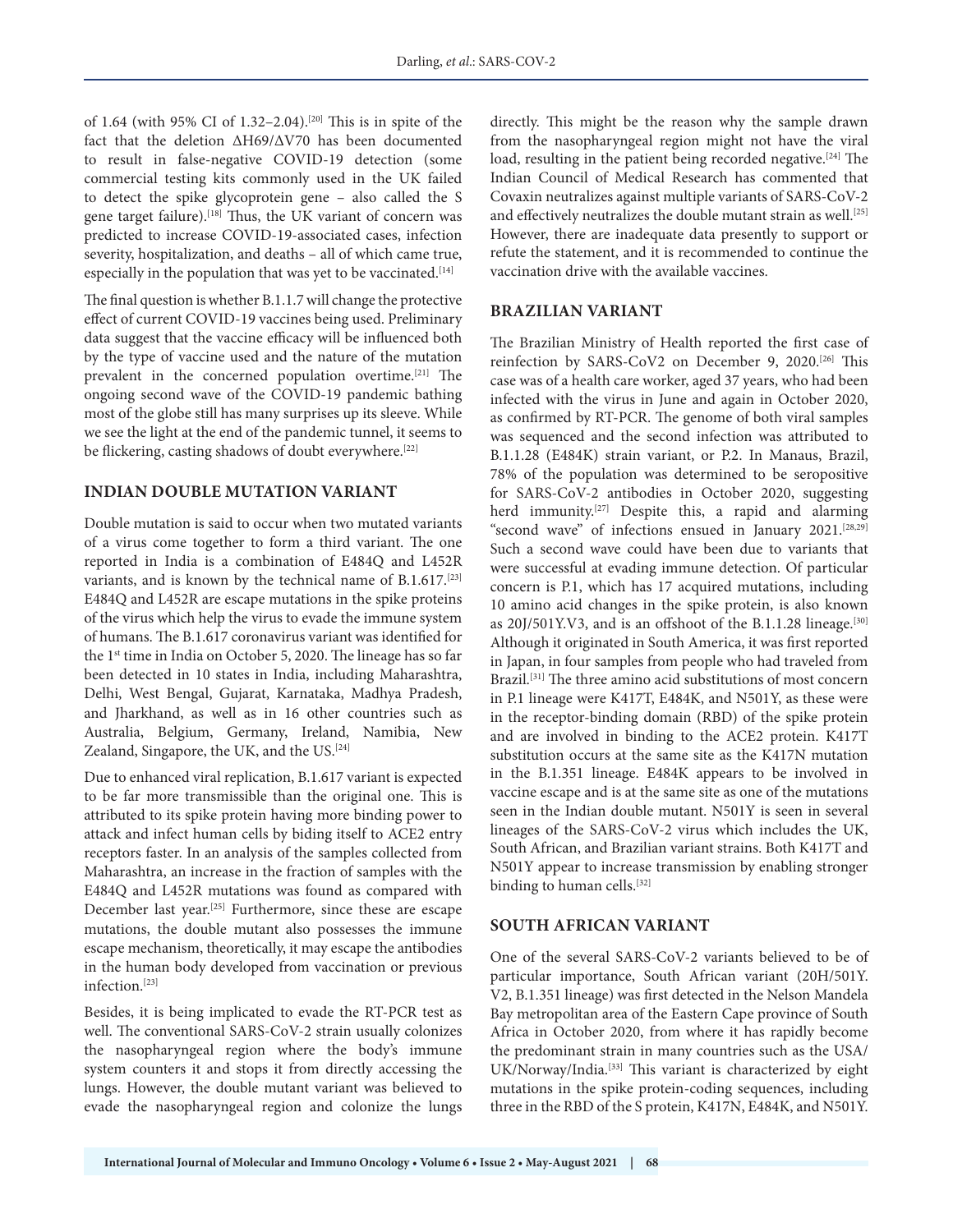The last mutation is also present in the UK VUI-202,012/01 variant and it helps the virus to attach easily to human cells and also evades immune system.[34] B.1.351 strains are less effectively neutralized by convalescent plasma from patients with COVID-19 and by sera from those vaccinated with several vaccines in development.<sup>[8,35]</sup> However, a recent small study examining the impact of the N501Y mutation on the recently licensed Pfizer-BioNTech vaccine did not show any loss of antibody neutralization efficacy.<sup>[36]</sup>

A more troubling new variant and its close relative have been identified in South Africa/Brazil, the N501Y.V2 variant. It has many more sequence changes located close to RBD and can affect neutralizing antibody (NAbs) National Institute of Health study now shows that NAbs induced by the Moderna mRNA vaccine are about 6-fold less active against the N501Y. V2 (B1.351) strain.[37] The study undertaken jointly by South Africa's and Oxford University demonstrated reduced efficacy of the AstraZeneca COVID-19 vaccine against the 501.V2 variant. The study found that in a sample size of 2000, the AZD1222 vaccine afforded only "minimal protection," although all the cases of disease post-vaccine were mild or moderate. In the meantime, the US drug company Moderna has announced the development of a booster vaccine candidate called mRNA-1273.351 against the emerging South African variant and has initiated Phase I studies to see whether this modified vaccine with variant-specific proteins would increase the immunological effect.<sup>[38,39]</sup>

## **VACCINE TYPES AND RECOMMENDATIONS IN VIEW OF VARIANTS**

"Are first-generation vaccines good enough for new COVID-19 Variants"? SARS-CoV-2 has inflicted approximately 150 million known cases of COVID-19 till date.[40] Vaccines and antibody therapies have given us lot of hope to control this pandemic thus controlling the death. The current vaccine strategies are directed at the viral "spike protein or S gene," but newer viral variants, particularly the S gene variants, weaken this strategy. Thus, vaccine resistance has emerged as a new challenge.

## **CURRENTLY, APPROVED, AND RECOMMENDED VACCINES ARE MAINLY OF THREE TYPES**

#### **mRNA vaccine: Examples – Pfizer-BioNTech, Moderna**

Laboratory data on the messenger RNA (mRNA) vaccines' efficacy against SARS-CoV-2 variants have been generated using genetically engineered versions of concerning variants and measuring NAbs titers. Research studies have shown that these vaccines elicit lower levels of NAbs against SARS-CoV-2 variants than against older common strain. Testing serum samples from individuals immunized with two doses of the Pfizer-BioNTech vaccine against recombinant viruses containing some or all of the spike protein mutations found in the B.1.351 variant, the NAbs titer against B.1.351 was approximately two-thirds lower than that of USA-WA1/2020, an early SARS-CoV-2 isolate.<sup>[41]</sup> The NAbs may be low but may provide protection against infection to some extent and severe complication. Modifying the RNA sequence, incorporating the mutant sequence while vaccine preparation is feasible. Thus, newer version of tailor-made vaccine or cocktail can be easily manufactured and given as booster dose.

#### **Vector vaccine: Examples – CoviShield (Oxford-AstraZeneca), Johnson and Johnson/Janssen vaccine**

Phase II trial with Oxford-AstraZeneca vaccine in South Africa was not encouraging. The trial data suggest that the vaccine did not protect against mild-to-moderate COVID-19 caused by the B.1.351 variant.<sup>[42]</sup> The genetic material used is large enough to represent majority portion of the viral genetic make-up, thus covers more possibilities of generating polyclonal immune responses targeting multiple virus protein/peptide sequence. In Scotland, researchers showed that Oxford-AstraZeneca's vaccine up to 94% effective compared to mRNA vaccine Pfizer-BioNTech's vaccine up to 85% effective in preventing COVID-19-related hospitalizations 28-34 days after a single dose.<sup>[43]</sup> The NAbs titer may be low albeit the immunity generated is polyclonal covering larger sequences and may provide better protection against infection including severe complication.

#### **Protein subunit vaccine: Examples – Covaxin (Bharat Biotech International Ltd.) and Novavax**

This is the most established and proven method of vaccination such as seasonal influenza, rabies, polio, Pertussis, and Japanese encephalitis. Data suggest that Novavax clinical efficacy is against both COVID-19 and both the UK and South African variants. Strong efficacy has been observed in Phase 3 UK trial where over 50% of cases are attributed to the now predominant UK variant and the remainder attributable to COVID-19 virus. Similarly, in Phase 2b South Africa trial, clinical efficacy has been demonstrated, with over 90% of sequenced cases attributable to prevalent South Africa escape variant.<sup>[43]</sup>

#### **CONCLUSION**

It is a fact that COVID-19 virus and its different variants are now established and will coexist with the human species for a long time. Despite tons of articles published in various scientific journals every month, we still have been able to discover only the tip of the iceberg. Clinical features along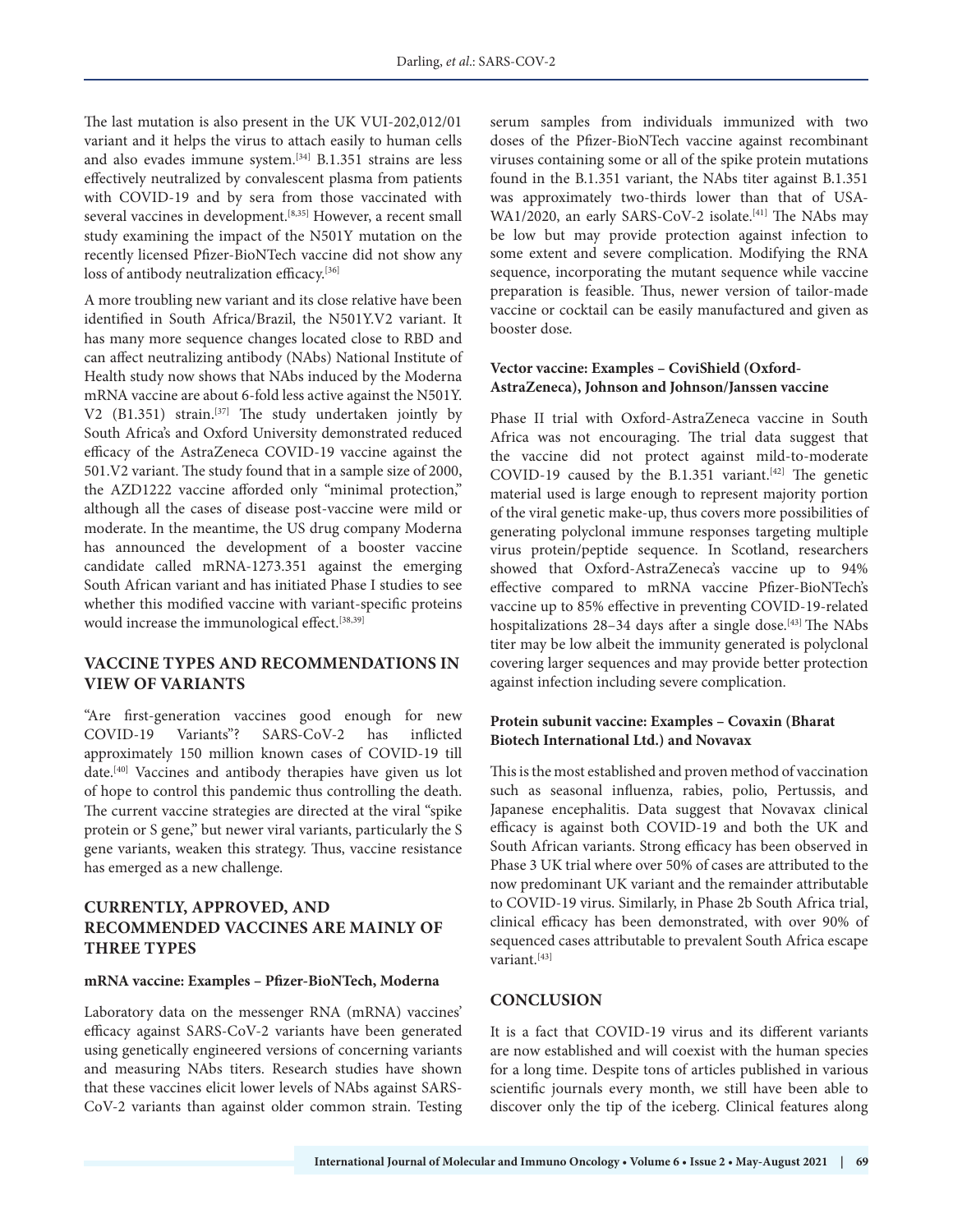with sensitive microbiological test and specific radiological features will be a key to the diagnosis of these new variants. The current vaccines have proven to be efficacious partially or completely to the original as well as variants of SARS-CoV-2 and should be promoted and continued for mass immunization. We do require newer version/generation of vaccines and these newer generation may be given as booster dose in future. As the human race joins hand and learn to fight with SARS-COV-2, personal protective measures, masking, hand washing is the best protective gear.

#### **Declaration of patient consent**

Patient's consent not required as there are no patients in this study.

#### **Financial support and sponsorship**

Nil.

#### **Conflicts of interest**

Nil.

## **REFERENCES**

- 1. Available from: https://www.timesofindia.indiatimes.com/lifestyle/health-fitness/health-news/india-coronavirus-variantwhat-makes-indias-double-mutant-covid-variant-b-1-617-soconcerning/articleshow/82029148.cms. [Last accessed on Apr 20]
- 2. Available from: https://www.path.org/articles/virus-variantsand-vaccine-efficacy/?gclid=EAIaIQobChMIlqq50Jf\_7wIVs oNLBR2JXQiFEAAYAyAAEgIiDfD\_BwE. [Last accessed on Apr 20]
- 3. Available from: https://www.who.int/news-room/featurestories/detail/the-effects-of-virus-variants-on-covid-19 vaccines?gclid=EAIaIQobChMI6L-g7pf\_7wIVwgRyCh2SwwH wEAAYAiAAEgKSnvD\_BwE. [Last accessed on Apr 20]
- 4. Mehta P, Parikh P, Aggarwal S, Batra A, Patel A, Kulkarni P, *et al*. Has India met this enemy before? From an eternal optimist's perspective: SARS-CoV-2. Indian J Med Sci 2020;72:8-12.
- 5. World Health Organization. SARS-CoV-2 Variants. Geneva: World Health Organization; 2021. Available from: https:// www.who.int/csr/don/31-december-2020-sars-cov2-variants/ en. [Last accessed on 2021 Apr 23].
- 6. Kemp SA, Datir RP, Collier DA, Ferreira I, Carabelli A, Harvey W, *et al*. Recurrent emergence and transmission of a SARS-CoV-2 Spike deletion ΔH69/ΔV70. bioRxiv 2020;2020:422555.
- 7. Santos JC, Passos GA. The high infectivity of SARS-CoV-2 B.1.1.7 is associated with increased interaction force between Spike-ACE2 caused by the viral N501Y mutation. bioRxiv 2021;2021:424708.
- 8. Wu K, Werner AP, Moliva JI, Koch M, Choi A, Stewart-Jones GB, *et al*. mRNA-1273 vaccine induces neutralizing antibodies against spike mutants from global

SARS-CoV-2 variants. bioRxiv 2021;2021:427948.

- 9. Gundavda MK, Gundavda KK. Cancer or COVID-19? A review of guidelines for safe cancer care in the wake of the pandemic. SN Compr Clin Med 2020;2020:1-11.
- 10. Raja T, Parikh PM, Ghafur A, Krishna MV, Agarwal A, Singh R. South Asian declaration consensus guidelines for COVID-19 vaccination in cancer patients. South Asian J Cancer 2021. In Press.
- 11. Parikh PM, Bapna A, Krishna MV, Mehta P, Aggarwal S, Gulia A. COVID-19 testing in India in comparison to the rest of the world. If Indian testing strategy was replicated in the other top 15 COVID-19 affected countries in the world, the status would be startlingly different. Indian J Med Sci 2020;72:107-9.
- 12. Parikh P, Mehta P, Bansal S, Aggarwal S, Patel A, Batra A, *et al*. Protecting health-care professionals and workers (other than COVID-19 management facilities) from contamination during COVID-19 pandemic. Indian J Med Sci 2020;72:3-4.
- 13. Davies NG, Abbott S, Barnard RC, Jarvis CI, Kucharski AJ, Munday JD, *et al*. Estimated transmissibility and impact of SARS-CoV-2 lineage B.1.1.7 in England. Science 2021;372:6538.
- 14. Public Health England. Investigation of Novel SARS-COV-2 Variant: Variant of Concern 202012/01; 2020. http://www. gov.uk/government/publications/investigation-of-novel-sarscov-2-variant-variant-of-concern-20201201.[Last accessed on Apr 28]
- 15. New and Emerging Respiratory Virus Threats Advisory Group. NERVTAG Meeting on SARS-CoV-2 Variant under Investigation VUI-202012/01; 2020. Available from: https:// www.khub.net/documents/135939561/338928724/SARS-CoV-2+variant+under+investigation%2C+meeting+minutes. pdf/962e866b-161f-2fd5-1030-32b6ab467896.[Last accessed on Apr 28]
- 16. Washington NL, Gangavarapu K, Zeller M, Bolze A, Cirulli ET, Barrett KM, *et al*. Emergence and rapid transmission of SARS-CoV-2 B.1.1.7 in the United States. Cell 2021;
- 17. Available from: https://www.theprint.in/india/indiasuccessfully-cultured-uk-variant-of-coronavirus-strain-saysicmr/578381. [Last accessed on 2021 Apr 20].
- 18. Public Health England. Investigation of novel SARS-CoV-2 variant Variant of Concern 202012/01: Technical Briefing 3; 2021. Available from: https://www.assets.publishing.service. gov.uk/government/uploads/system/uploads/attachment\_ data/file/950823/Variant\_of\_Concern\_VOC\_202012\_01\_ Technical\_Briefing\_3\_-\_England.pdf.[Last accessed on Apr 28]
- 19. Kissler S, Fauver JR, Mack C, Tai CG, Breban MI, Watkins AE, *et al*. Densely sampled viral trajectories suggest longer duration of acute infection with B.1.1.7 variant relative to non-B.1.1.7 SARS-CoV-2. medRxiv 2021;2021:21251535.
- 20. Challen R, Brooks-Pollock E, Read JM, Dyson L, Tsaneva-Atanasova K, Danon L. Risk of mortality in patients infected with SARS-CoV-2 variant of concern 202012/1: Matched cohort study. BMJ 2021;372:n579.
- 21. Mahase E. Covid-19: Novavax vaccine efficacy is 86% against UK variant and 60% against South African variant. BMJ 2021;372:n296.
- 22. Parikh P, Singh R. Hot race for COVID-19 vaccines light at the